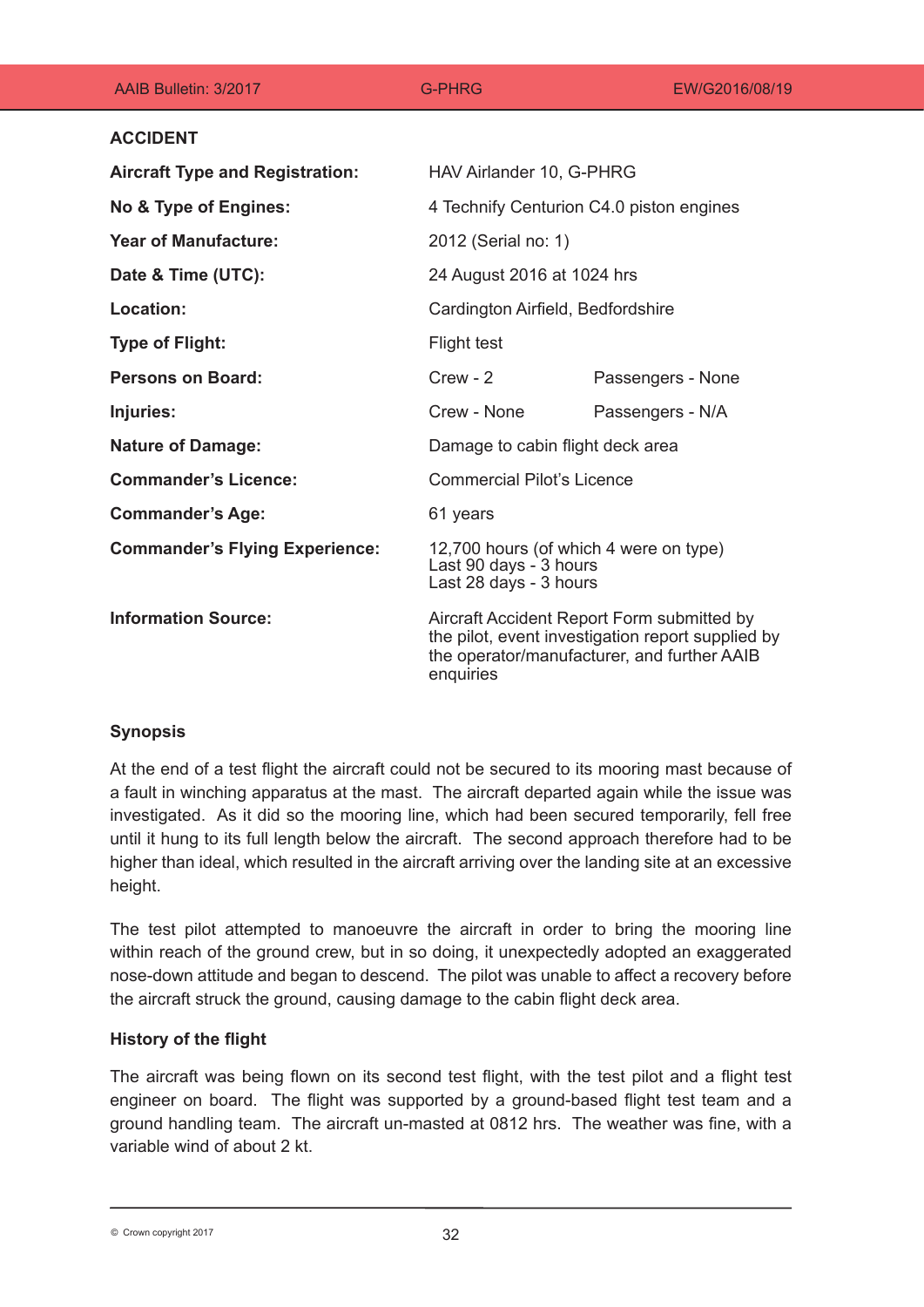Nearing the end of the test flight, 98 minutes after un-masting, the aircraft made a successful approach back to its mooring mast. The mooring line was extracted from its stowage by the ground crew for feeding onto a winch at the mooring mast assembly. However, a diesel engine that powered hydraulic pumps driving the winch could not be started, meaning that there would be a delay in securing the aircraft. Rather than loitering on the ground for a prolonged period, the pilot decided to take the aircraft airborne again. The mooring line was temporarily stowed through a small access panel in the cabin door but, after the aircraft left the ground, the rope fell out under its own weight until its full length was hanging free.

The pilot liaised with the ground team to establish the length of mooring line below the aircraft, but was incorrectly informed that it was about 50 ft (it was actually 47 m / 155 ft long). Once the problem with the ground equipment had been resolved, the pilot flew a further approach, although it had to be steeper to ensure the mooring line did not become entangled in trees or on the perimeter fence. Despite this precaution, at a height of about 120 ft on the approach, the line became entangled in wires which crossed the approach path about 200 m outside the airfield boundary.

Although the line was freed from the wires, the encounter contributed to a high final approach. Consequently a descent to ground level was not possible in the landing distance available and the aircraft arrived over the landing area at about 180 ft. The aircraft was reluctant to descend naturally and, with no forward airspeed, the pilot had limited control. He attempted to trim the aircraft nose-down by management of the centre of gravity, so that the mooring line would come within reach of the ground crew but, with the aircraft at about 10° nose-down pitch angle, it suddenly pitched further down to about 18° and started to descend.

The pilot attempted to arrest the descent with the control available and was partly successful in that the aircraft's nose-down attitude started to reduce. However, there was insufficient height in which to affect a full recovery and the aircraft struck the ground still in an excessive nose-down attitude, causing structural damage to the flight deck area. The accident occurred 2 hours 12 minutes after un-masting.

Although the aircraft's systems appeared to remain fully functional after the impact, the crew was exposed to the open air through the damaged cabin sides, so the decision was made to evacuate. The aircraft's systems were secured and the pilot and engineer vacated to the left and right, through gaps in the damaged structure. There were no injuries to flight or ground crew, and the aircraft was subsequently attached to the mooring mast and secured.

### **Aircraft information**

### *General*

The Airlander 10 (Figure 1) is a development of the HAV 304 hybrid aircraft which was designed and produced as a long-endurance surveillance platform for the US military. The hull is a large pressure-stabilised fabric structure containing helium and air in separate compartments. Its aerodynamic shape contributes up to 40% of the vehicle's total lift. The Airlander 10 made its first test flight on 17 August 2016.

© Crown copyright 2017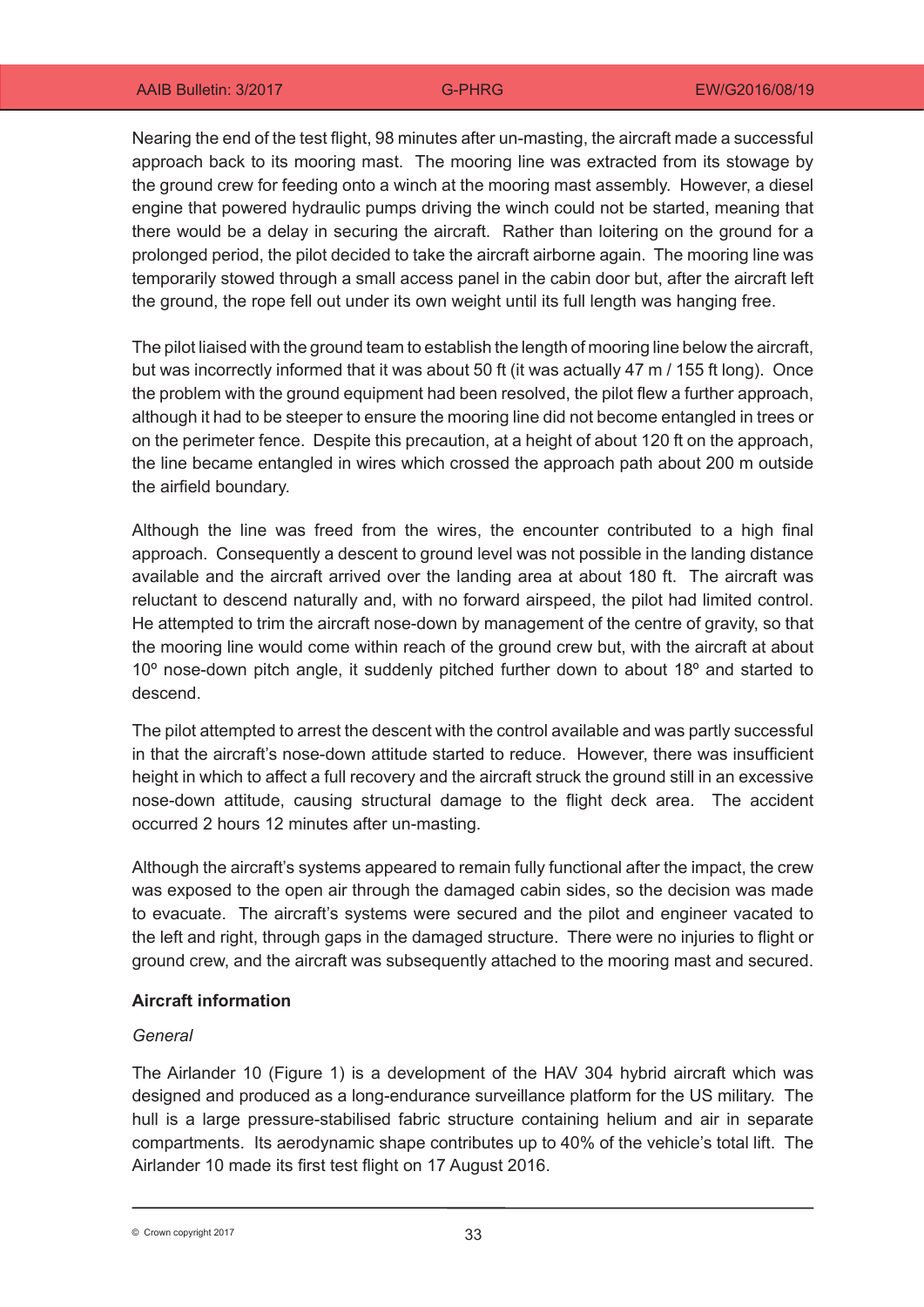AAIB Bulletin: 3/2017 G-PHRG EW/G2016/08/19



### **Figure 1**

Main assemblies of the Airlander 10 (*Courtesy Ivor Pope / HAV)*

The 92 m long aircraft is powered by four turbocharged diesel engines, two mounted forward and two at the stern. The engines are configured to provide an element of vectored thrust for takeoff, landing and ground handling operations.

The flight deck is mounted at the forward end of the mission module, a structure suspended under the centreline of the hull.

The buoyancy of the aircraft is expressed in terms of static heaviness. A static heaviness of zero would equate to neutral buoyancy, such that the aircraft would neither rise nor fall unless acted on by other forces. In normal operation the aircraft has positive static heaviness, being overall heavier than air. Generally, static heaviness reduces as fuel is burned and it may also be affected by precipitation and by environmental warming of the helium gas.

### *Landing and mooring procedures*

The intended normal landing profile involves a touchdown with some forward airspeed, followed by a short landing roll as the aircraft naturally slows to a stop. Without the means of providing significant vertical thrust, the aircraft is not capable of true vertical landings (in calm or very light wind conditions).

34 © Crown copyright 2017